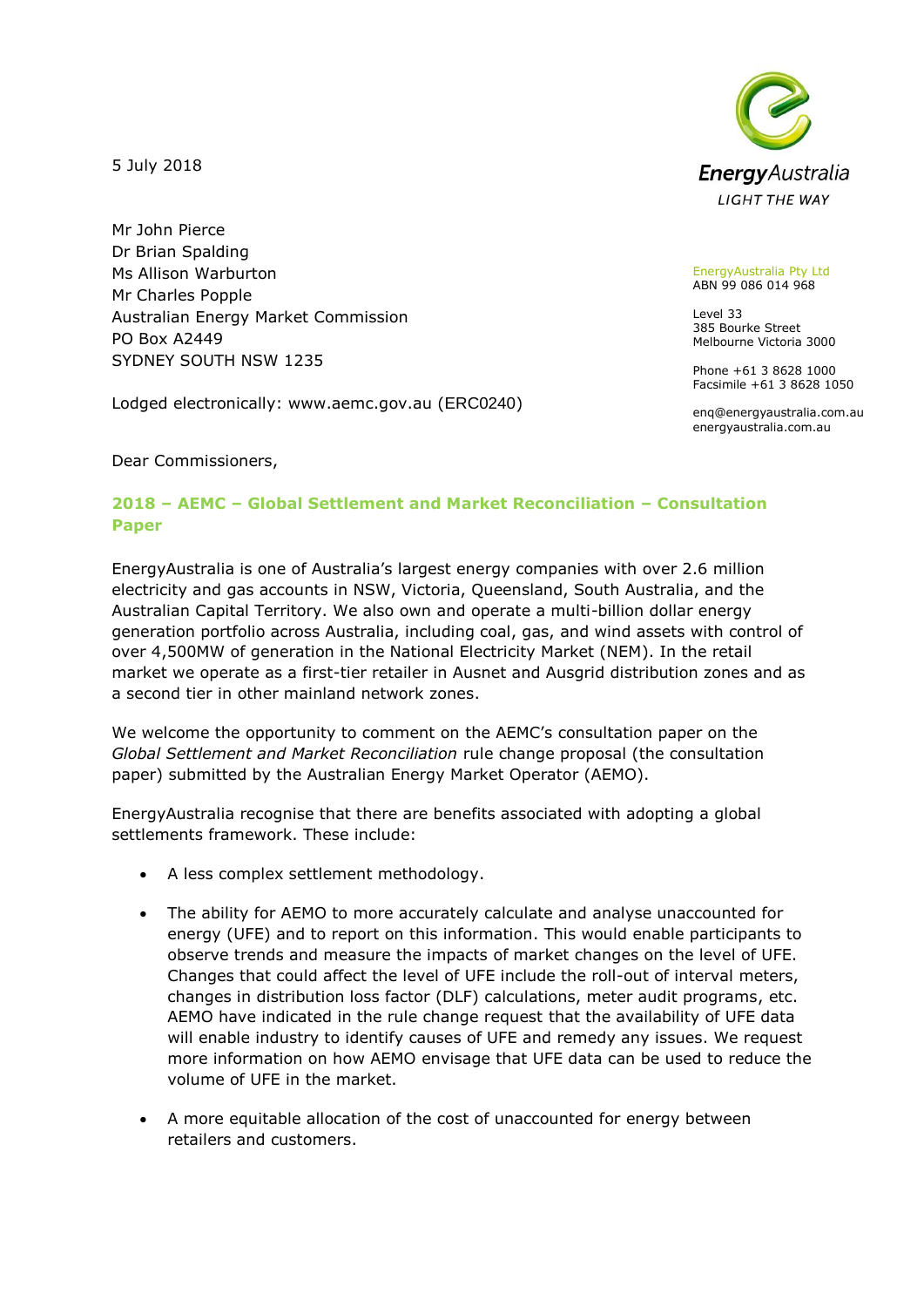- Reducing the number of meter data file types generated by meter data providers (MDPs) which will streamline the data produced.
- The ability for AEMO to identify errors and anomalies in settlements data faster, reducing the likelihood for off-market settlements and disputes.

While a global settlements framework would be a more sensible approach in the current market than settlements by differencing, a change to global settlements is not cost free. In assessing this change, the AEMC should be cognisant of whether the costs for transitioning outweigh the benefits the change would provide.

The consultation paper does not provide a comprehensive view on estimated total costs for implementing and operationalising this change. AEMO have provided a valuation of \$5m for their estimated implementation costs (contingent on concurrent implementation with the *Five-minute settlement* rule change). It is not clear how this value has been calculated. We would like to understand the breakdown of this cost and whether it includes all additional change analysis, system development, testing and resourcing required (in addition to costs associated with implementing *Five-minute settlements)*. Further, total industry costs have not been quantified by the AEMC yet. There are likely to be substantial costs for all retailers for system and processing changes, detracting from the possible benefits.

AEMO and retailer implementation costs are ultimately borne by customers and it is important that all the expected financial impacts of implementing this change are well understood before proceeding. EnergyAustralia request that the AEMC obtain a greater level of detail regarding likely industry costs for implementation in addition to information on the ongoing costs and benefits. It's not yet clear that the proposed change will have a net benefit. Poorly justified projects will add unnecessary costs to customer bills and have the potential to displace other more critical reforms.

Should the AEMC choose to progress this rule change, the following comments on particular design elements will require further consideration.

## **Current uses of Local Retailer (LR) data**

Every National Metering Identifier (NMI) within the NEM is assigned a local retailer (LR). A key purpose of this role is to identify which retailer is the first-tier retailer when calculating settlements using the settlements by differencing methodology. However, this role is utilised in several other ways within the market. In their rule change proposal, AEMO indicated that with a move to global settlements, this role would no longer be required. While not specifically highlighted in the consultation paper, in discussion with the AEMC, the AEMC have indicated they would like to understand the impact of changes to the local retailer role could have on other market processes. EnergyAustralia has identified the following issues for further consideration by the AEMC: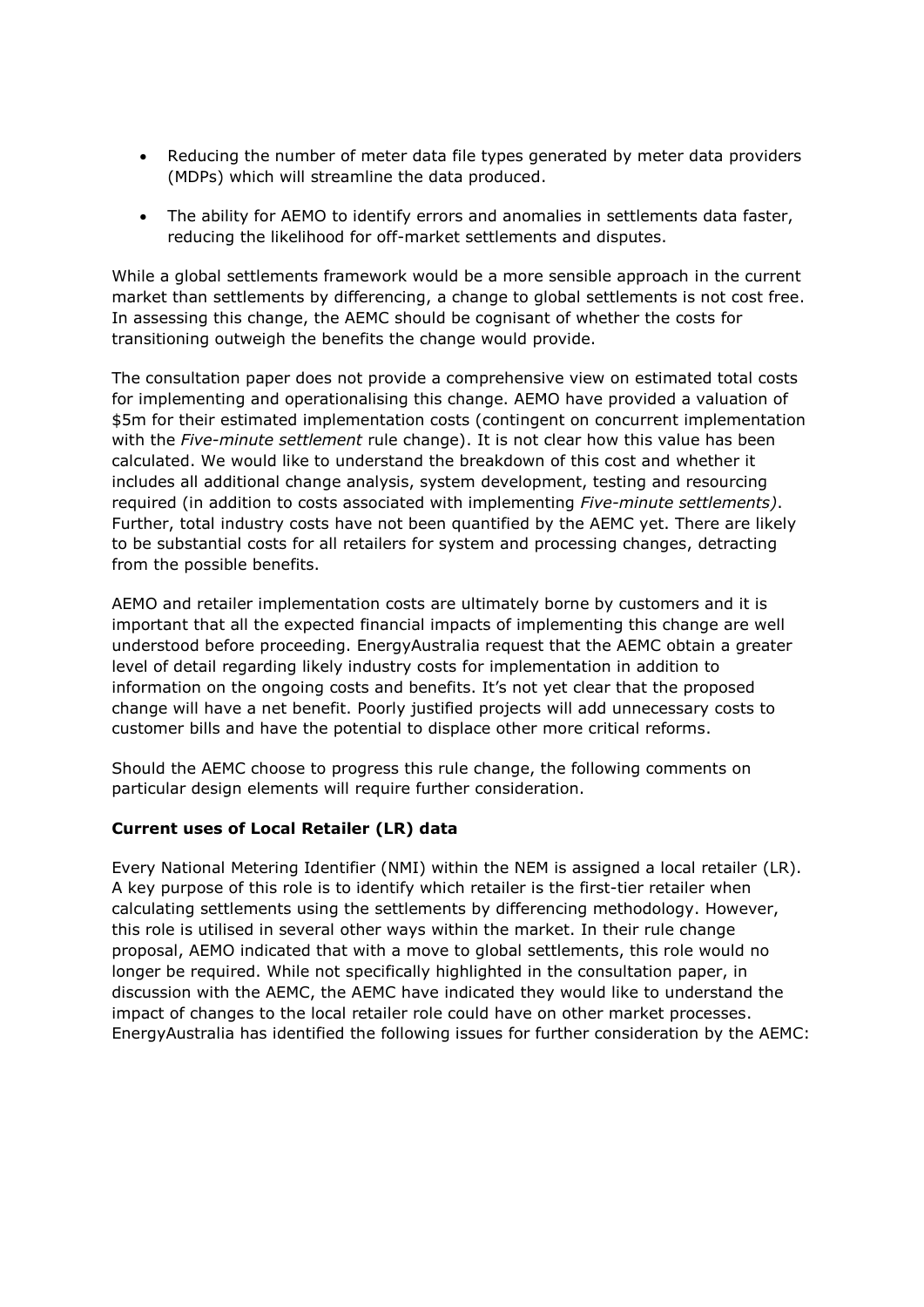❖ *Ensuring Parent Financially Responsible Market Participants (FRMPs)<sup>1</sup> for embedded networks continue to receive data for their on-market child meters*

Local retailers currently receive 'LR data' for consumption at meters where they are the LR regardless of whether they are the FRMP. This data is provided for settlement reconciliation as outlined in the consultation paper.

For embedded networks, parent meter<sup>2</sup> FRMPs are provided with the LR meter data for all child meters within their network. This includes data for child customers that have contracted independently with a FRMP that is not the same as the parent meter FRMP. This information is required to allow the parent FRMP to reconcile between consumption at the parent meter and aggregate consumption of all the child meters in its network. This data is provided by the Meter Data Provider (MDP) of the child meter. The MDP identifies the recipient of the meter data as the retailer assigned the LR role for the relevant child meter.

Care should be taken when drafting the rule change to preserve the ability of MDPs to be able to identify which participant to send 'on-market' child meter data to. Options could include retaining the LR role within MSATS and repurposing it to mean a parent retailer if there is an embedded network flag on a parent meter, or providing an alternate means for MDPs to recognise where to send the data.

❖ *Ensuring that the Retailer of Last Resort (ROLR) has timely access to historical meter data for customers of a suspended retailer*

When a retailer is suspended from the market, its customers are automatically transferred to a nominated Retailer of Last Resort (such an event is referred to as a ROLR event). When this occurs, the ROLR requires historical consumption data for these customers. This data is used to ensure the retailer is appropriately hedged to protect against the financial volatility of the new load. It is also used for C&I customers to determine an appropriate price and contract for the customer, based on load profiles, demand values and consumption volumes. Often, the ROLR and the LR are the same retailer so when a ROLR event occurs, the retailer has access to historical consumption data. If ROLRs no longer receive this data in advance of an event, there could be financial contagion if ROLRs are unable to appropriately hedge their financial risk, as well as delays in setting up customers on appropriate contracts. This is currently an issue in cases where the designated ROLR (as determined by the AER when a ROLR event occurs) differs from the local retailer, but would become a broader issue under this propose change as no ROLRs would have access to historical data. This would be particularly significant if a large number of customers were transferred during the ROLR event.

A possible solution is to ensure that historical meter data is provided by AEMO within 24 hours of a ROLR event occurring, with an indication from AEMO regarding the aggregate size of the load being transferred to be provided within 12 hours.

<sup>-</sup> $<sup>1</sup>$  A FRMP is the retailer responsible for consumption at a connection point.</sup>

<sup>&</sup>lt;sup>2</sup> For embedded networks, the 'parent' meter, that connects to the distribution network, is visible to the market and participates in market settlement processes. Members of the network, connection points known as 'child' meters, may or may not be visible to the market depending on whether they have ever contracted independently with another retailer. Meters that are not 'on-market' are settled by the parent retailer. Meters that are 'on-market' are settled within the market settlement processes.